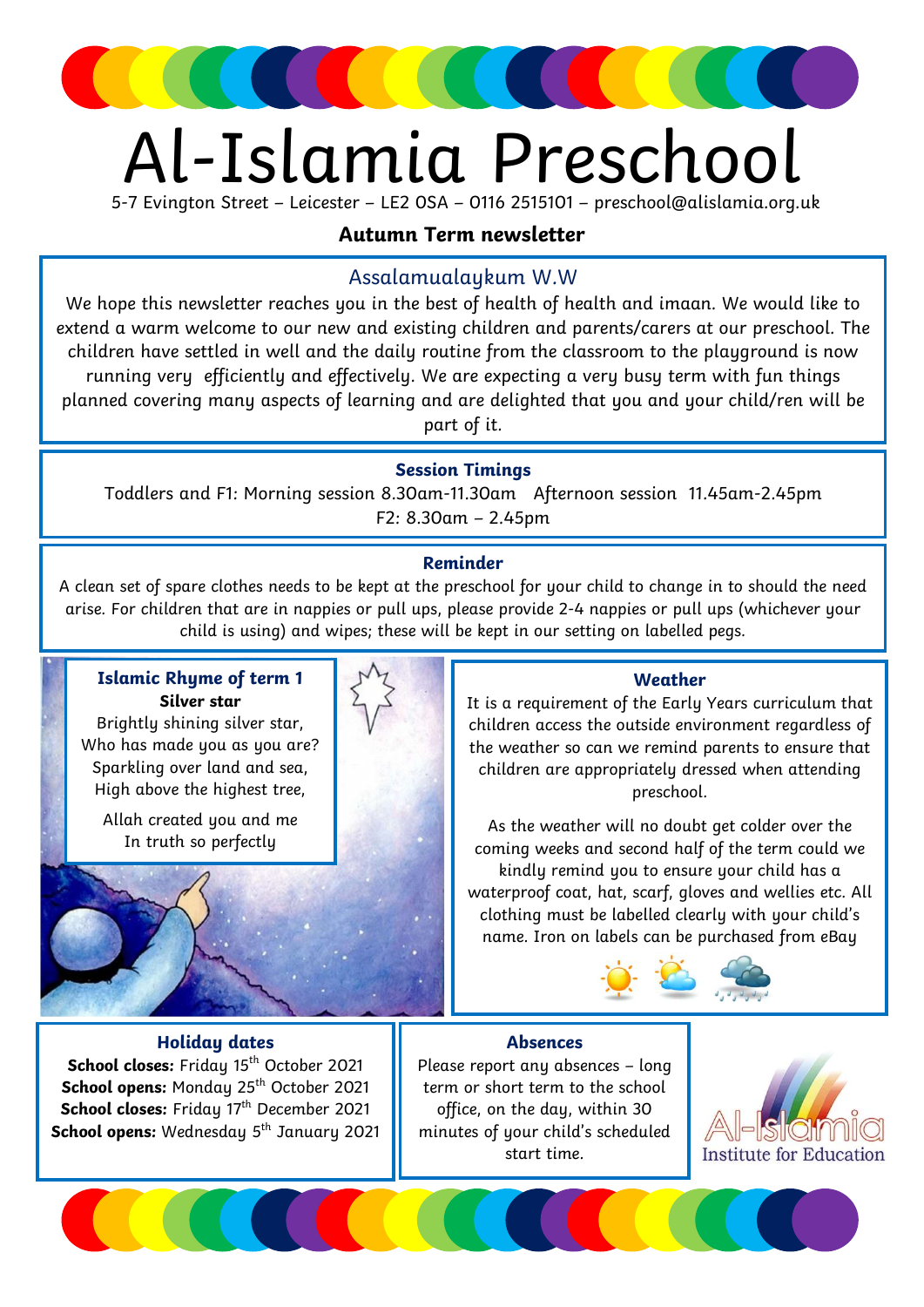

#### Supervised Toothbrushing / How to improve and maintain your child's oral health

Supervised tooth brushing at preschool has been shown to be effective at improving oral health for children. As you are aware our preschool is participating in the Leicester City Council's supervised toothbrushing programme. Every day after snack children are encouraged to brush their teeth with fluoride toothpaste once a day.

There are a number of simple steps you can take to help improve and maintain your child's oral health:

Take your child to see the dentist before they are at the age of 1 and make sure they visit the dentist

regularly

- Brush your child's teeth as soon as the first tooth appears
- Encourage your child to brush their teeth at least twice a day
	- Don't rinse after brushing Just spit the toothpaste out
		- Use a fluoride toothpaste
		- Ask your dentist about fluoride varnish
		- Limit sugary drinks and snacks to meal times only

Remember a regular teeth-cleaning routine is essential for good dental health!

#### F2 Uniform

All children in F2 are required to wear uniform after the half term break.

Girls: -Black Abaya -Black pull on headscarf -Black joggers/trousers (no jeans) -Black shoes -Grey cardigan/sweatshirt with the school logo

Boys: -Navy Jubbah/Kurta -White topi -Navy joggers/trousers (no jeans) -Black shoes -Grey sweatshirt with the school logo

## Islamic Rhyme of the term 2 Five little seeds

Five little seeds lay planted one day In a garden far away A… made the rain come down And one little seed grew from the ground



#### Sunnah Focus Term 1

Week 3: To greet all Muslims with salaam Week 4: To start everything with Bis…… Week 5: To respect all people Week 6: To wash both hands up to the wrist Week 7: To have a pleasant smile

#### Sunnah Focus Term 2

Week 1: Sitting down on a dastarkhan when eating/drinking Week 2: To recite the du'aa before and after eating Week 3: To brush the teeth with a miswaak Week 4: To recite the du'aa before sleeping

Week 5: To recite Alhamduli… upon sneezing Week 6: To visit a person when he/she is sick Week 7: To lick the fingers after eating Week 8: To start everything with the right

#### Our Staff

Salma Apa (Early Years Coordinator) Haleemah Apa (Deputy Early Years Coordinator/SenCo) Faaizah Apa (Toddler Practitioner) Sana Apa (Toddler Practitioner) Hana Apa (F1 Practitioner) Sajidah Apa (F1 Practitioner) Asma Apa (F2 Teacher) Aaisha Apa (F2 Practitioner)

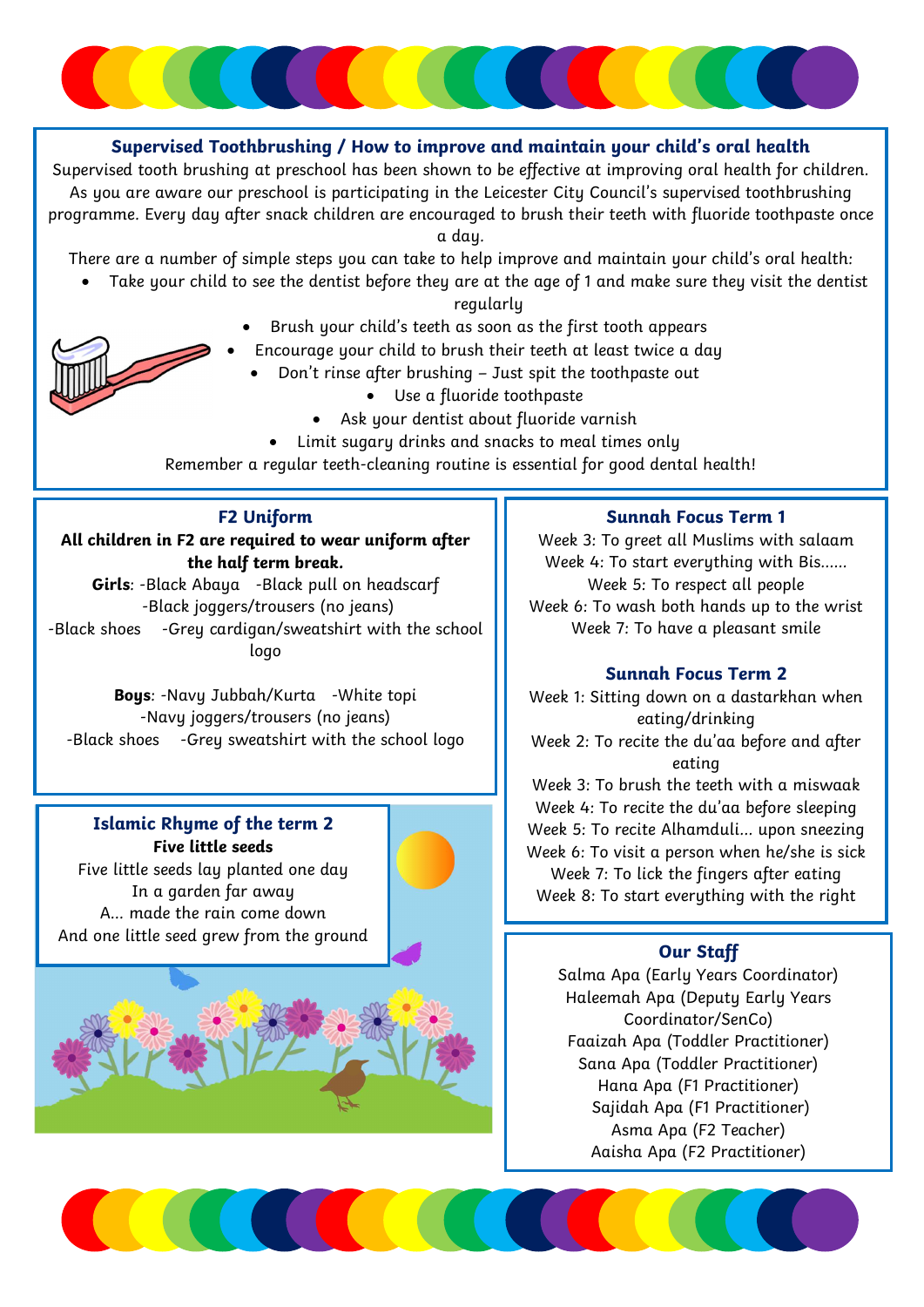#### Evidence Me

Parents are able to submit photos and videos of what their child has been doing to a special app or the app Web Suite

- How to contribute to your child's observation portfolio through the app:
- 1. Open the Evidence Me by 2simple app on your device.
- 2. For each Parent Share observation, you can add evidence. This could be an activity or a piece of work.

Select an option on the app create screen to start your observation.

TOP TIP: Your observation will automatically appear on your recent observations bar so you can always edit it at a later date.

3. Tap Add Learners+– Please note a learner must be added in order for the observation to be sent to us.

#### 4. Tap Add Parent Notes+

Observations will automatically be uploaded to the school's account as long as your device is connected to Wi-Fi.



#### F2 Bookbags/Reading books

All bookbags will be sent home every Friday and MUST be returned to preschool on Monday. Your child's bookbag will consist of a reading book that is matched to their secure phonics knowledge. It is very important that your child brings this book back in their bookbag on Monday.

 Failure to do so will affect your child's reading fluency and your child will not be issued a new book.

All lost or damaged books will need to be paid for.

#### New EYFS changes - 2021

The Early Years Foundation Stage (EYFS) is being reformed and there is a new EYFS framework that all schools and settings will have to follow from September 2021. These national changes have been made to better support all young children's learning and development. It is also the aim that the new framework will better prepare children for the transition into key stage 1. There are some elements of the EYFS that have not significantly changed and some that have.

Below are some of the key points from the new EYFS reforms that include relevant changes which parents, carers and children may notice or experience.

• Staff will be spending less time on large amounts of written observations and assessments for evidence collection. This means they can spend more time supporting and engaging with the children and their learning and development needs.

 • Children will no longer be assessed against statements from an age band category. Instead, staff will use their experience and knowledge to monitor if a child's learning and development is on track for their age.

 • The early learning goals at the end of reception have been changed to become more clear and easier to understand. Staff will use their judgements to assess if the children have met these goals at the end of the EYFS and inform parents and carers.

 • There is an emphasis on improving children's language and vocabulary through increasing opportunities for conversations, reading of a wide range of books and holding discussions around activities in other areas of learning.

• Literacy and numeracy skills focused on in the EYFS have been adapted to better match up with

the national curriculum that starts in year 1. • There is no longer an exceeding judgement at the end of reception. Children will instead be challenged to have a greater depth and understanding of ideas.

• Safeguarding and welfare of children is still a priority, with the added mention of teaching children about the importance of good oral health

and how to keep teeth clean and healthy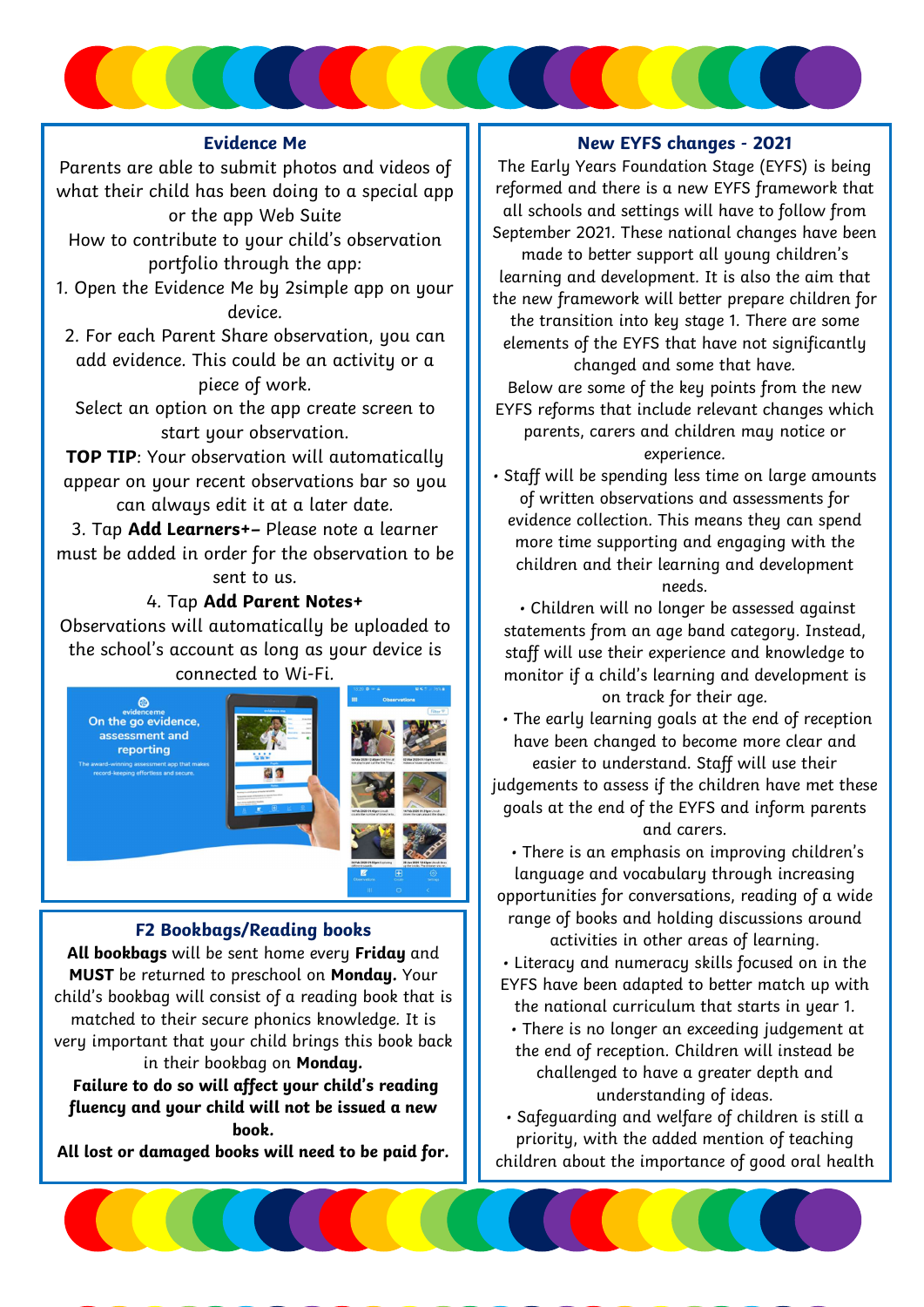

#### How to support your child's learning and development

• Read stories daily to your child and use them as an opportunity to talk about the characters and events in the story. You could also discuss some of the details children have spotted in the pictures, such as the character's facial expressions.

• Have lots of conversations with your child throughout the day. Try and increase their vocabulary by using a wide range of vocabulary.

• Practise counting with your child and looking at small groups of items. Explore what happens to numbers when you put these small groups of items together, or split a larger group into two smaller groups.

 • Support your child's early reading by practising phonic skills, such as recognising letter sounds and blending them together to read words. Also, support your child with their writing by checking they are forming their letters in the correct way and holding a pencil properly. (F2)

 how this can affect teeth. Also, support your child to properly brush their teeth at least twice a day at • Encourage your child to make healthy food and drink choices, especially related to sugar content and home.

 • Plan activities that allow your child to be active and develop their strength through large body movements as well as smaller, more precise movements.

#### Healthy Packed Lunches

A healthy lunch every day will give your child the energy and nutrients they need to grow, develop and learn. At Al-Islamia Preschool we encourage children to eat healthy therefore children are required to bring a healthy, balanced and nutritious packed lunch.

Children may bring one treat on Fridays.

Your child's packed lunch should include foods from the following food groups:

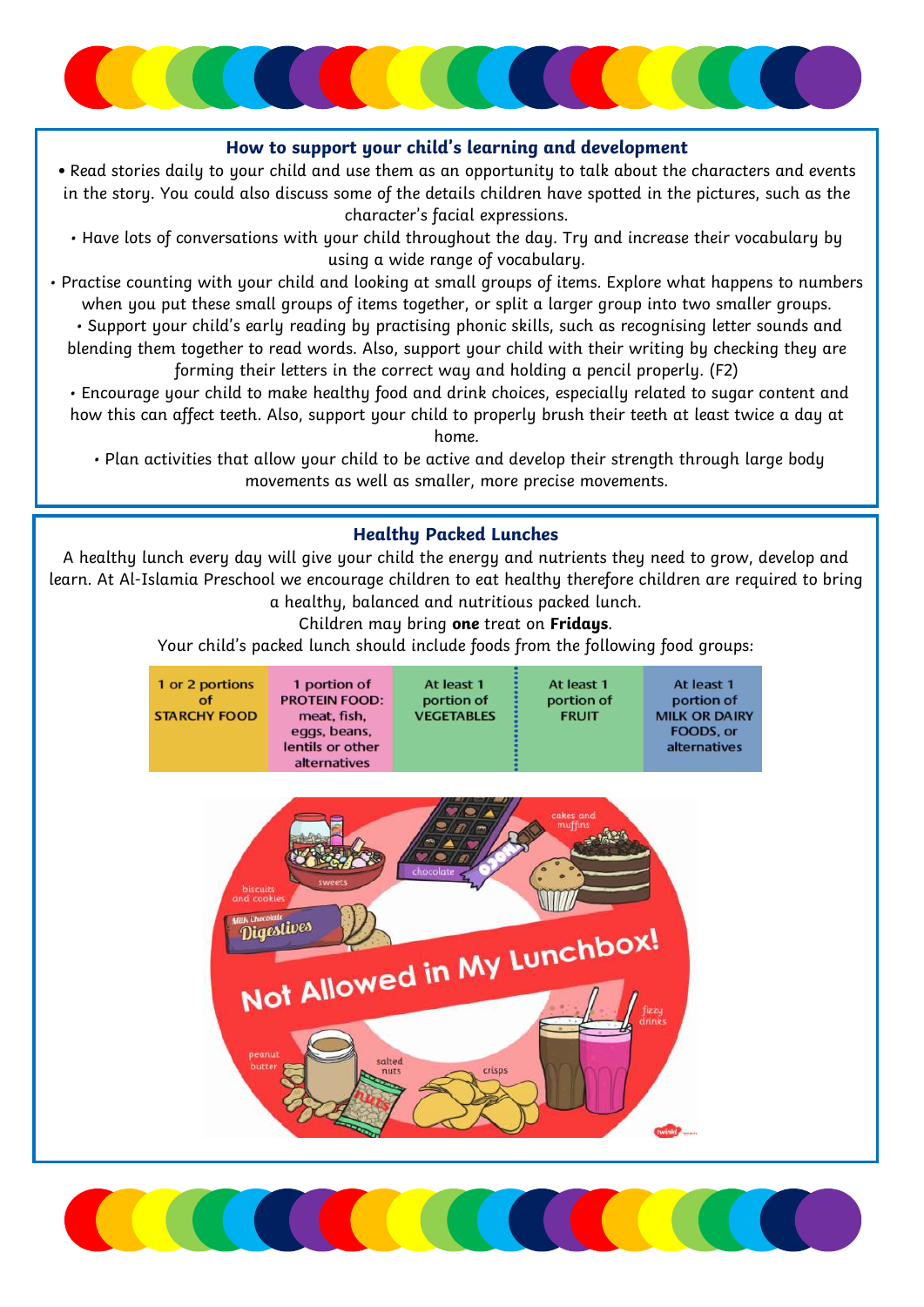



#### Toddler/F1 Routine AM

8.30-9.45 Children arrive, selfregistration, play and Spark time 9.45-10.00 Group time 10.00-10.30 Snack time / Toothbrushing 10.30-11.15 Outdoors 11.15-11.30 Quiet time/Story time/Duas 11.30 Home time Toddler/F1 Routine PM



 2.30-2.45 Quiet time/Story time/Duas 11.45-1.00 Children arrive, selfregistration, play and Spark time 1.00-1.15 Group time 1.15-1.45 Snack time / Toothbrushing 1.45-2.30 Outdoors 2.45 Home time

# F2 Themes Wb 20<sup>th</sup> Sep Its good to be me (My family) Wb 27<sup>th</sup> Sep Autumn, Seasons and Colours Wh 4<sup>th</sup> Oct My Five Senses Wb 11<sup>th</sup> Oct People who help us and my community Wb 25<sup>th</sup> Oct Countries and continents and maps Wb 1<sup>st</sup> Nov Different foods and flags Wh 8<sup>th</sup> Nov Jungles/Rainforests Wb 15<sup>th</sup> Nov Woodlands and Forests Wb 22<sup>nd</sup> Nov Mountains and Volcanoes Wh 29<sup>th</sup> Nov Space Wh 6<sup>th</sup> Dec Under the Sea Wb 13<sup>th</sup> Dec Winter/Frozen Planet

#### Animal Man

On Tuesday 9<sup>th</sup> November 2021 your child will be experiencing the thrill of interacting with exotic and wild animals. We have arranged a visit from "The Animal man" to our preschool. All animals will be childfriendly, well trained and clean. The animals that will be visiting us are: Tarantula/Mini Beasts, Snakes, Lizards, an owl and two other mammals. A letter with more information will follow closer to the time.